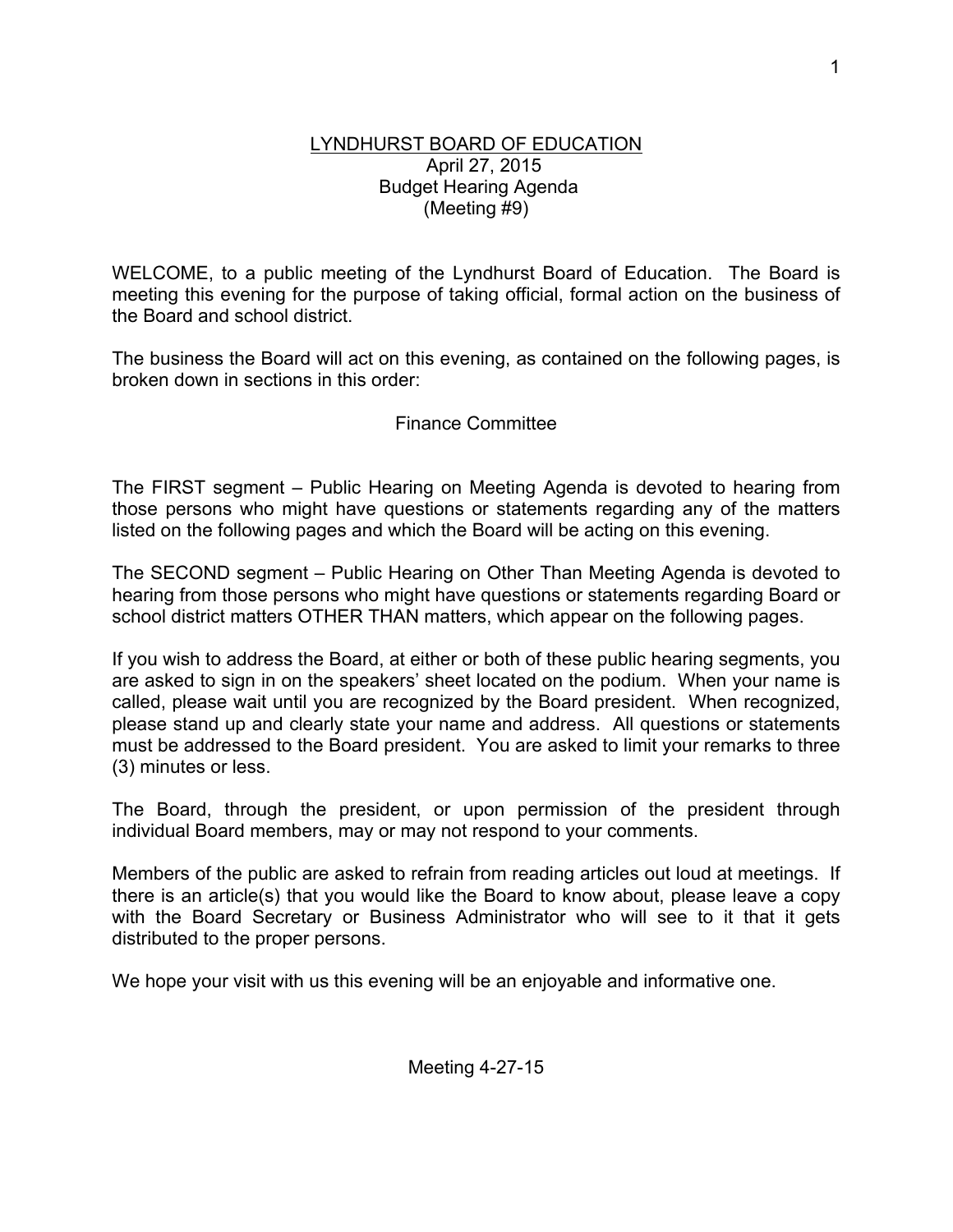## AGENDA

- 1. CALL TO ORDER
- 2. SALUTE TO FLAG
- 3. ROLL CALL
- 4. PRESIDING OFFICER'S MEETING NOTICE STATEMENT
- 5. PUBLIC HEARING ON MEETING AGENDA
- 6. BOARD DISCUSSION & FORMAL BUSINESS AGENDA
- 7. PUBLIC HEARING ON OTHER THAN MEETING AGENDA
- 8. ADJOURNMENT

## TABLE OF CONTENTS

Finance Committee **Page 3** 

PLEASE NOTE: It may be necessary, from time to time, to remove or make changes in a motion(s) between the time this agenda is prepared and when the Board takes action.